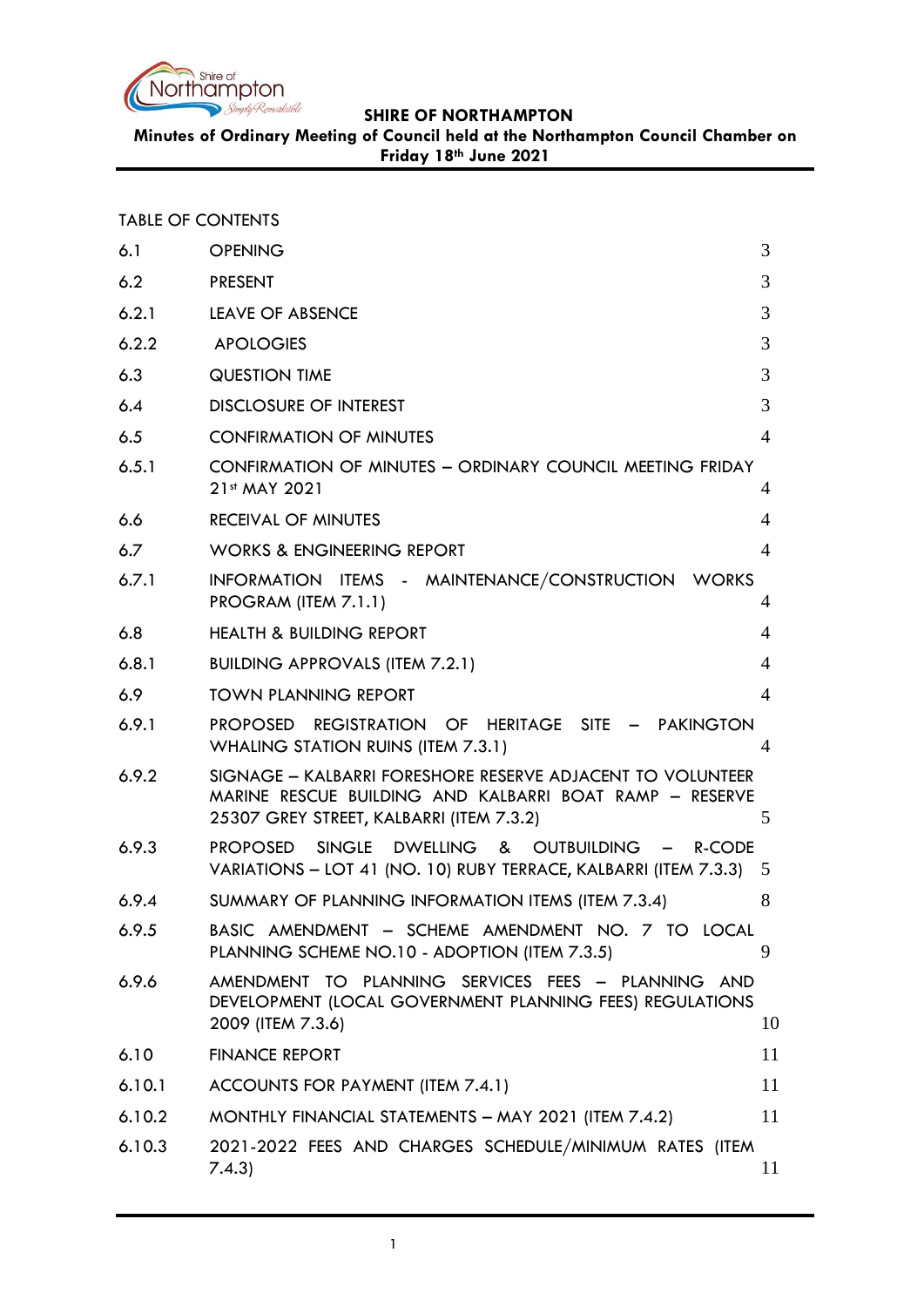

 $\overline{\phantom{0}}$ 

|         | Minutes of Ordinary Meeting of Council held at the Northampton Council Chamber on<br>Friday 18th June 2021    |    |
|---------|---------------------------------------------------------------------------------------------------------------|----|
| 6.10.4  | BUDGET SUBMISSIONS 2021-2022 (ITEM 7.4.4)                                                                     | 12 |
| 6.11    | <b>ADMINISTRATION &amp; CORPORATE REPORT</b>                                                                  | 12 |
| 6.11.1  | CORPORATE BUSINESS PLAN & LONG TERM FINANCIAL PLAN (ITEM<br>7.5.1)                                            | 12 |
| 6.11.2  | REVIEW OF DELEGATIONS & POLICIES (ITEM 7.5.2)                                                                 | 12 |
| 6.11.3  | LOCAL GOVERNMENT WEEK CONFERENCE 2021 (ITEM 7.5.5)                                                            | 13 |
| 6.11.4  | NORTHAMPTON COMMUNITY CENTRE - SHORT TERM IMPROVEMENT<br><b>PLAN (ITEM 7.5.6)</b>                             | 13 |
| 6.11.5  | OVAL BOUNDARY FENCE - KALBARRI OVAL (ITEM 7.5.7)                                                              | 13 |
| 6.11.6  | INTEREST TO PURCHASE LOT 91 GREY STREET, KALBARRI (ITEM 7.5.8)                                                | 14 |
| 6.11.7  | TRANSFER OF UNALLOCATED CROWN LAND - GREGORY (ITEM 7.5.9)                                                     | 14 |
| 6.11.8  | TEMPORARY APPROVAL FOR LOCAL MOBILE FOOD VENDORS TO<br>OPERATE DURING 2021 JULY SCHOOL HOLIDAYS (ITEM 7.5.10) | 14 |
| 6.11.9  | PROPOSED ABLUTIONS (ITEM 7.5.11)                                                                              | 15 |
| 6.11.10 | 2021/2022 BUDGET MEETING (ITEM 7.5.12)                                                                        | 15 |
| 6.11.11 | CEO PERFORMANCE REVIEW (ITEM 7.5.3)                                                                           | 16 |
| 6.11.12 | COLLECTIVE AGREEMENT AND WAGES & SALARIES REVIEW (ITEM<br>7.5.4                                               | 17 |
| 6.11.13 | CYCLONE SEROJA INSTRASTRUCTURE DAMAGE STATUS REPORT ON<br><b>REPAIRS</b>                                      | 17 |
| 6.12    | PRESIDENT'S REPORT                                                                                            | 17 |
| 6.13    | <b>VICE PRESIDENT'S REPORT</b>                                                                                | 18 |
| 6.14    | <b>COUNCILLORS' REPORTS</b>                                                                                   | 18 |
| 6.14.1  | <b>CR SUDLOW</b>                                                                                              | 18 |
| 6.14.2  | <b>CR STEWART</b>                                                                                             | 18 |
| 6.14.4  | <b>CR SUCKLING</b>                                                                                            | 18 |
| 6.15    | <b>NEW ITEMS OF BUSINESS</b>                                                                                  | 19 |
| 6.16    | <b>NEXT MEETING OF COUNCIL</b>                                                                                | 19 |
| 6.17    | <b>CLOSURE</b>                                                                                                | 19 |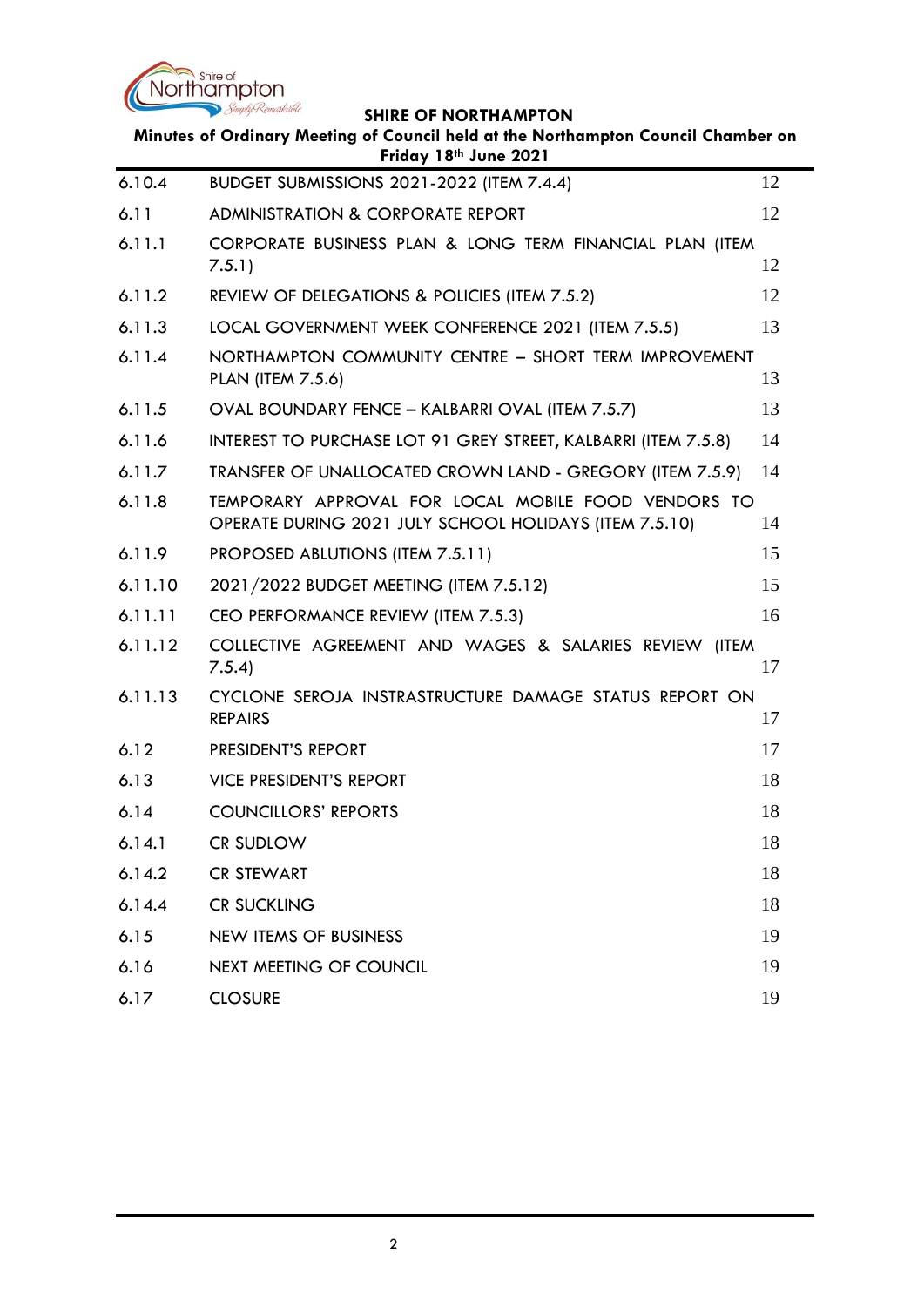

**Minutes of Ordinary Meeting of Council held at the Northampton Council Chamber on Friday 18th June 2021**

#### <span id="page-2-0"></span>**6.1 OPENING**

The President thanked all Councillors and staff present for their attendance and declared the meeting open at 1.00pm

#### <span id="page-2-1"></span>**6.2 PRESENT**

| Cr C Simkin        | President                                      | Northampton Ward |  |
|--------------------|------------------------------------------------|------------------|--|
| Cr S Krakouer      |                                                | Kalbarri Ward    |  |
| Cr P Stewart       |                                                | Kalbarri Ward    |  |
| Cr R Suckling      |                                                | Northampton Ward |  |
| Cr S Stock-Standen |                                                | Northampton Ward |  |
| Cr D Pike          |                                                | Kalbarri Ward    |  |
| Cr T Hay           |                                                | Northampton Ward |  |
| Cr L Sudlow        |                                                | Northampton Ward |  |
| Mr Garry Keeffe    | <b>Chief Executive Officer</b>                 |                  |  |
| Mr Grant Middleton | Deputy Chief Executive Officer                 |                  |  |
| Mr Neil Broadhurst | <b>Manager of Works and Technical Services</b> |                  |  |
| Mrs Michelle Allen | <b>Planning Officer</b>                        |                  |  |

#### <span id="page-2-2"></span>6.2.1 LEAVE OF ABSENCE

Nil

#### <span id="page-2-3"></span>6.2.2 APOLOGIES

Cr S Smith Kalbarri Ward

#### <span id="page-2-4"></span>**6.3 QUESTION TIME**

Nil

# <span id="page-2-5"></span>**6.4 DISCLOSURE OF INTEREST**

Ni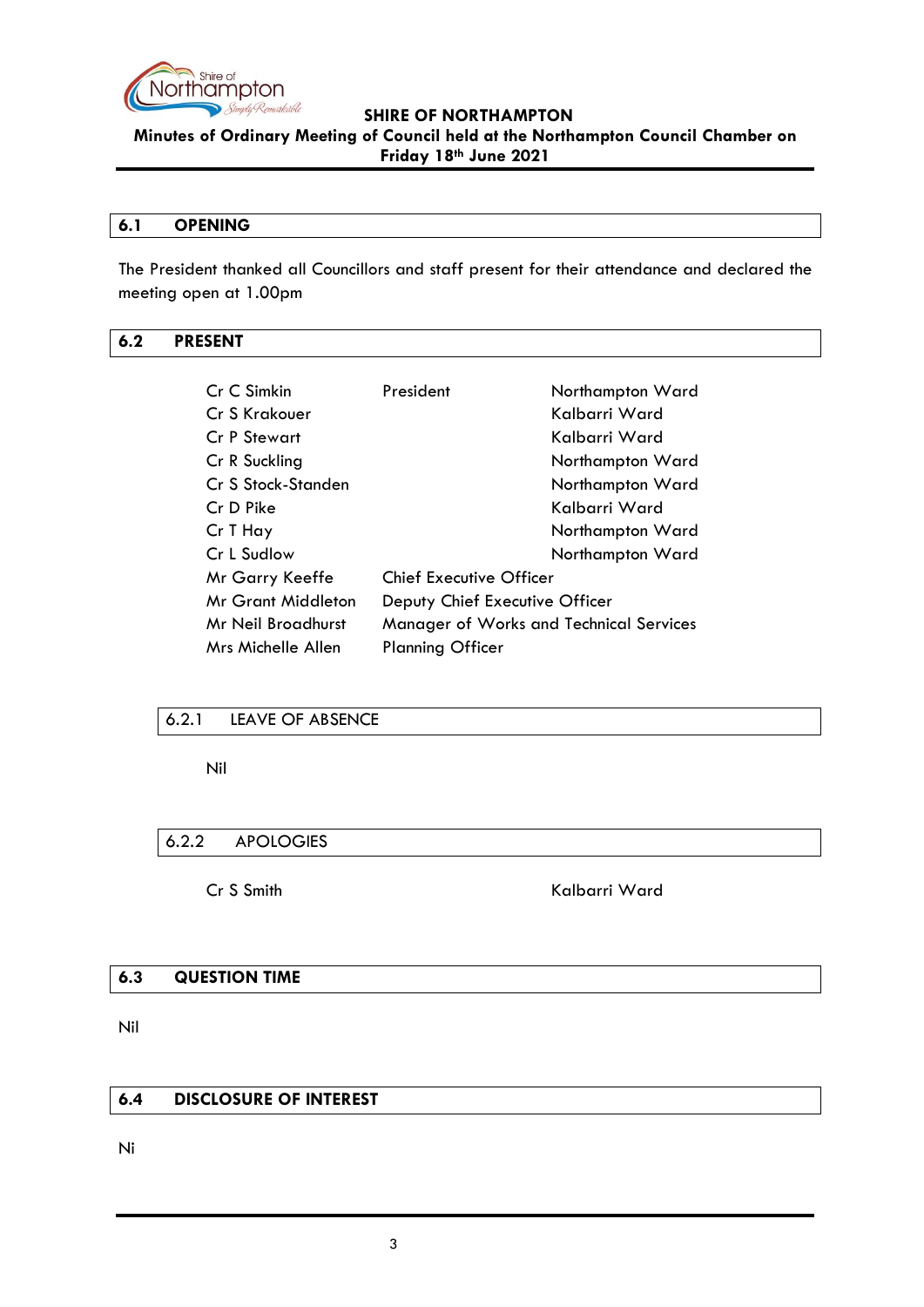

**Minutes of Ordinary Meeting of Council held at the Northampton Council Chamber on Friday 18th June 2021**

# <span id="page-3-1"></span><span id="page-3-0"></span>**6.5 CONFIRMATION OF MINUTES**

6.5.1 CONFIRMATION OF MINUTES – ORDINARY COUNCIL MEETING FRIDAY 21st MAY 2021

Moved Cr KRAKOUER seconded Cr SUDLOW

That the minutes of the Ordinary Meeting of Council held on the 21st of May 2021 be confirmed as a true and correct record.

CARRIED 8/0

#### <span id="page-3-2"></span>**6.6 RECEIVAL OF MINUTES**

#### <span id="page-3-4"></span><span id="page-3-3"></span>**6.7 WORKS & ENGINEERING REPORT**

6.7.1 INFORMATION ITEMS - MAINTENANCE/CONSTRUCTION WORKS PROGRAM (ITEM 7.1.1)

Noted

#### <span id="page-3-5"></span>**6.8 HEALTH & BUILDING REPORT**

<span id="page-3-6"></span>6.8.1 BUILDING APPROVALS (ITEM 7.2.1)

Noted.

# <span id="page-3-8"></span><span id="page-3-7"></span>**6.9 TOWN PLANNING REPORT**

6.9.1 PROPOSED REGISTRATION OF HERITAGE SITE – PAKINGTON WHALING STATION RUINS (ITEM 7.3.1)

Moved Cr HAY, seconded Cr PIKE

That Council advise the Heritage Council it supports the proposed registration of the Pakington Whaling Station Ruins on the State Register and provide comments on the documentation as per the Shire's Heritage Advisor's advice.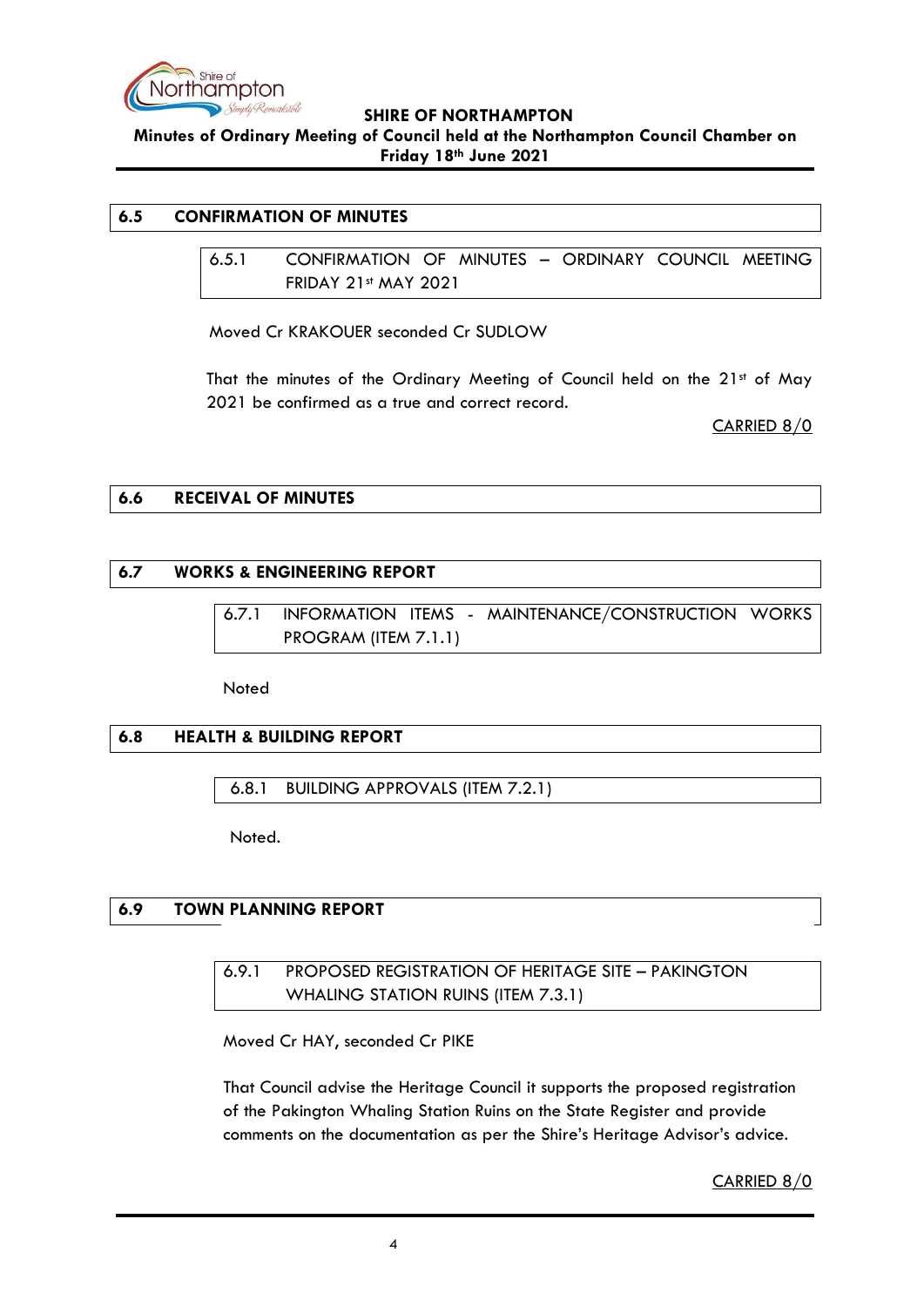

<span id="page-4-0"></span>**SHIRE OF NORTHAMPTON Minutes of Ordinary Meeting of Council held at the Northampton Council Chamber on** 

**Friday 18th June 2021**

6.9.2 SIGNAGE – KALBARRI FORESHORE RESERVE ADJACENT TO VOLUNTEER MARINE RESCUE BUILDING AND KALBARRI BOAT RAMP – RESERVE 25307 GREY STREET, KALBARRI (ITEM 7.3.2)

Moved Cr STOCK-STANDEN, seconded Cr SUDLOW

That Council:

- 1. Not approve any signage on the existing sign board structures.
- 2 Due to damage caused by Cyclone Seroja, the two existing sign board structures be removed and a decision on new signage be following the completion of the construction of new ablutions in the area.
- 3 Require any future signage to be facing a north south alignment to limit the visual impact on the area.

CARRIED 8/0

<span id="page-4-1"></span>6.9.3 PROPOSED SINGLE DWELLING & OUTBUILDING – R-CODE VARIATIONS – LOT 41 (NO. 10) RUBY TERRACE, KALBARRI (ITEM 7.3.3)

Moved Cr HAY, seconded Cr SUCKLING

That Council grant development approval for the proposed Single Dwelling and Outbuilding upon Lot 41 (No. 10) Ruby Terrace, Kalbarri subject to the following conditions:

- 1. Development shall be in accordance with the attached approved plan(s) dated [insert date] and subject to any modifications required as a consequence of any condition(s) of this approval. The endorsed plans shall not be modified or altered without the prior written approval of the local government;
- 2. Any additions to or change of use of any part of the building or land (not the subject of this consent/approval) requires further application and development approval for that use/addition;
- 3. A building permit shall be issued by the local government prior to the commencement of any work on site;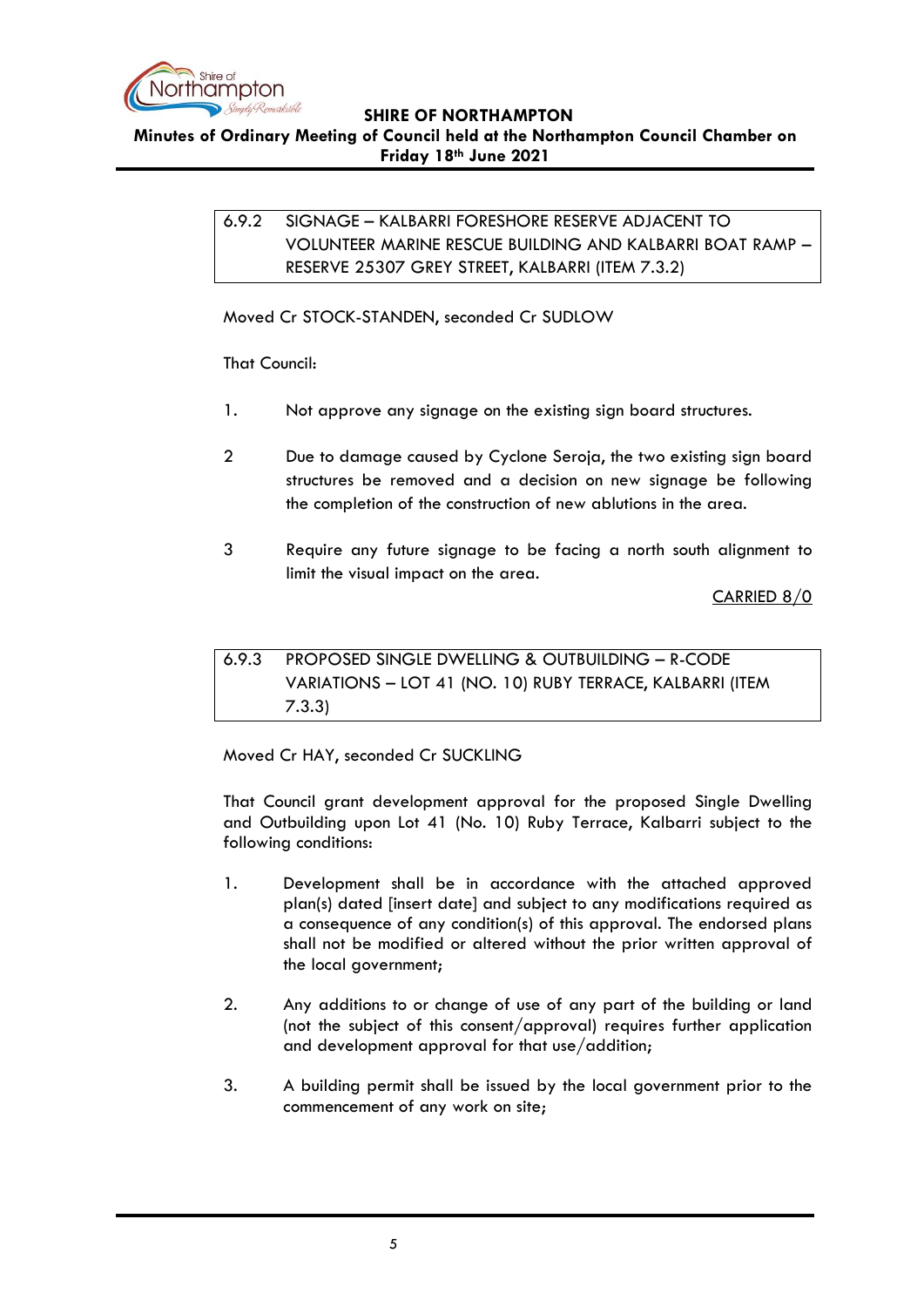

**Minutes of Ordinary Meeting of Council held at the Northampton Council Chamber on Friday 18th June 2021**

- 4. The applicant is to prepare, submit and adhere to stormwater and drainage plans to the approval of the Local Government, with all costs met by the applicant;
- 5. Any soils disturbed or deposited on site shall be stabilised to the approval of the local government;
- 6. The Applicant shall provide a materials and colour schedule for the dwelling and outbuilding prior to construction of the dwelling, which shall be to the approval of the local government. The colours chosen

shall be non-reflective and in keeping with the natural coastal environment;

- 7. The space between the ground level and the floor level of the single dwelling shall be suitably enclosed to the approval of the local government (ie timber, textured fibrous cement sheeting or similar);
- 8. The roof of the dwelling shall be constructed using coated metal sheeting (Colourbond) and the use of Zincalume is not permitted;
- 9. Bin storage and clothes drying areas shall be provided and appropriately screened such that they are not visible from the view from the street/s, to the approval of the local government;
- 10. Any lighting installed on the building, yard areas or car parking areas shall be located and designed in a manner that ensures:
	- (a) all illumination is confined within the boundaries of the property; and
	- (b) there shall not be any glare nuisance caused to adjoining residents or passing traffic, to the approval of the local government;
- 11. Installation of crossing places and verge gradients shall be to the standards and specification of the local government (refer to Advice Note 1);
- 12. The development/land use is to be located entirely within the property boundary;
- 13. All parking of vehicles including boats and trailers to be provided for within the property boundary and the street verge area to be kept free of vehicles.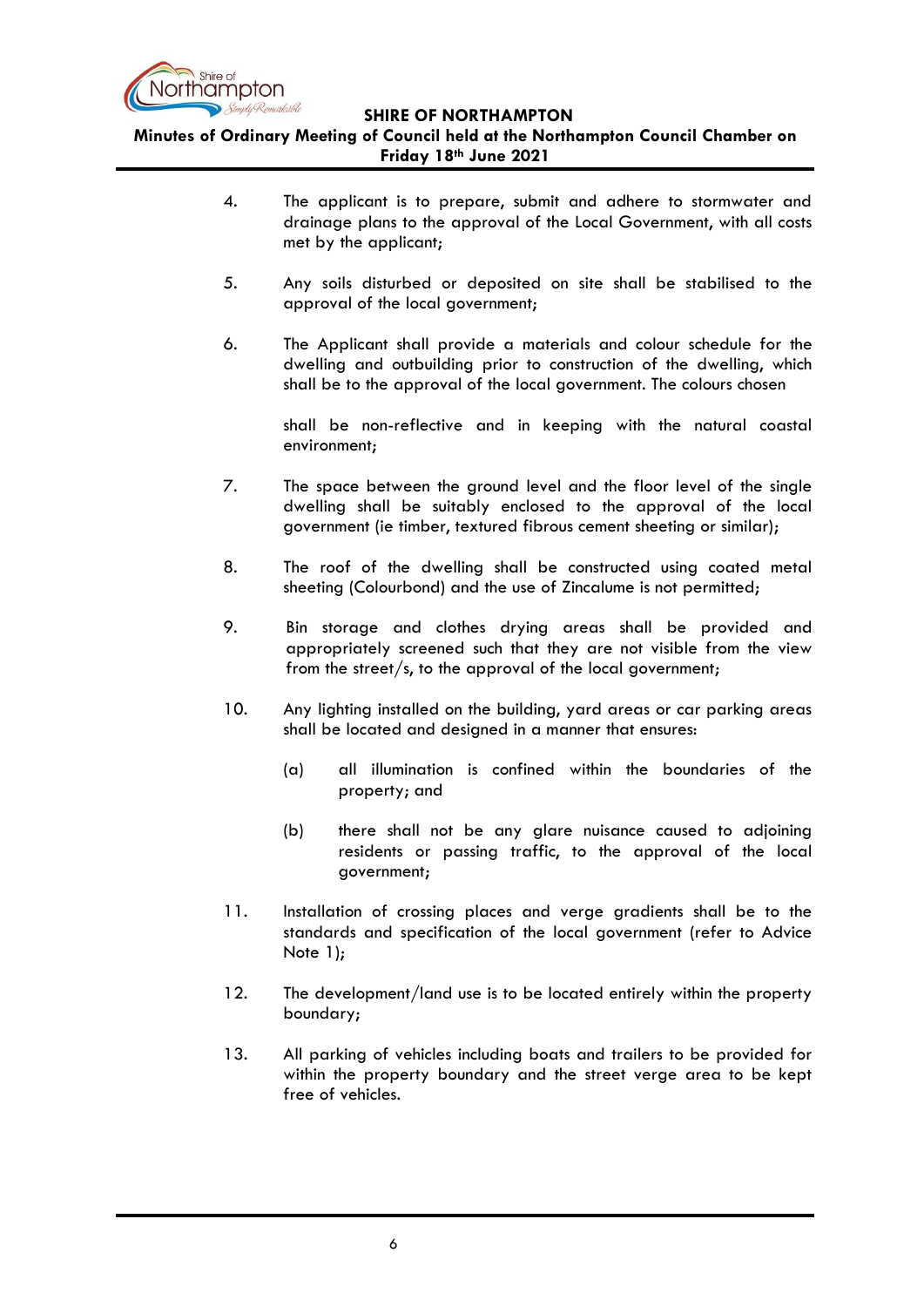

**Minutes of Ordinary Meeting of Council held at the Northampton Council Chamber on Friday 18th June 2021**

- 14. The Applicant/Owner shall install and maintain permanent visual screening to a height of 1.6 metres upon the north-eastern, northwestern and south-western sides of the dwelling as marked in "RED' on the attached approved plan(s) dated [insert date] so as to address the requirements of Clause 5.4.1 of the *Residential Design Codes (2019)*; and
- 15. The Applicant/Owner shall install a fixed obscure awning window to bedroom 2 on the south-western elevation as marked in 'RED' on the attached approved plans (s) dated [insert date] so as the address the requirements of Clause 5.4.1 of the *Residential Design Codes (2019);*
- 16. The Applicant/Owner shall install all windows on the north-western and south-western elevations of the outbuilding to a height of 1.6 metres

from FFL, as marked in 'RED' on the attached approved plan(s) dated [insert date], so as to meet the requirements of Clause 5.4.1 of the *Residential Design Codes (2019*);

- 17. The setback of the outbuilding from the south-western and rear boundaries, as marked in 'RED' on the attached approved plan(s) dated [insert date], shall be modified from 0.900m setback to 1 metre setback, so as to meet the requirements of Clause 5.1.3 of the *Residential Design Codes (2019);*
- 18. The approved outbuilding component (i.e. named 'shed') is only to be used for general and vehicle storage purposes and minor maintenance upon vehicles housed therein to the approval of the Local government and shall NOT be used for habitation, commercial or industrial purposes; and
- 19. The construction of the outbuilding (but not including the laying of a cement pad) shall NOT be commenced prior to the construction of the dwelling unless the following can be satisfied:
	- (a) A building permit for the dwelling and outbuilding has been issued;
	- (b) The Applicant has lodged a Statutory Declaration providing a commitment to commence construction of the dwelling within 6 months of the outbuilding;
	- AND
	- (c) The Applicant has paid a bond of \$10,000 to the Shire of Northampton, that would be repaid to the Applicant upon satisfactory completion and final inspection of the dwelling.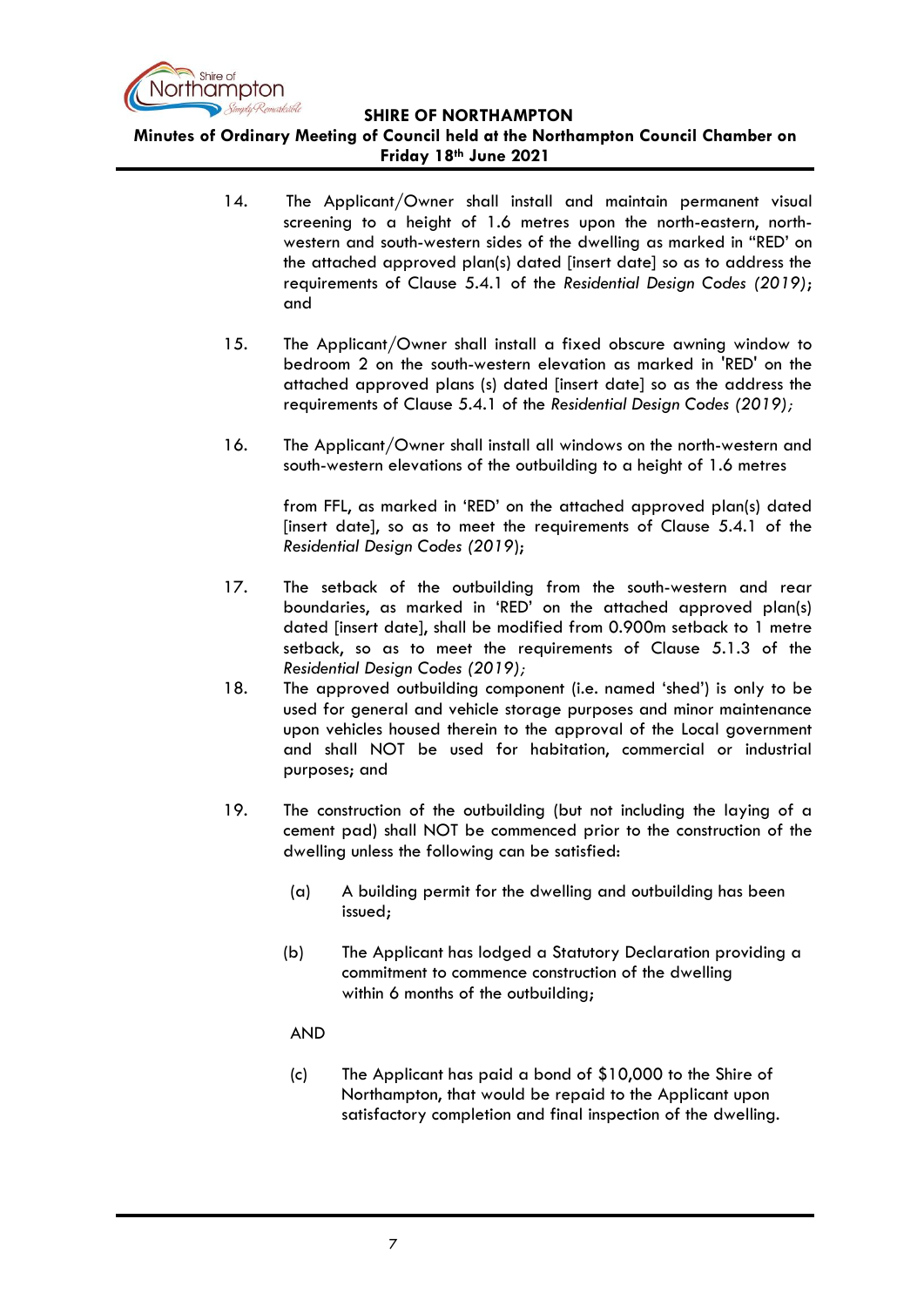

**Minutes of Ordinary Meeting of Council held at the Northampton Council Chamber on Friday 18th June 2021**

#### *Advice Notes:*

- *Note 1: With regard to Condition No 11, it is advised that the Applicant should liaise with the Shire of Northampton's Manager of Works and Technical Services to determine crossover, verge gradient and additional retaining requirements.*
- *Note 2: If the development/use the subject of this approval is not substantially commenced within a period of 2 years, or another period specified in the approval after the date of determination, the approval will lapse and be of no further effect.*
- *Note 3. Where an approval has so lapsed, no development must be carried out without the further approval of the local government having first been sought and obtained.*
- *Note 4: With regard to Condition No 12 it is recommended that the services of a licensed surveyor be employed to verify the exact boundary position.*
- *Note 5: Assessment of the application was based on the use of the dwelling for residential purposes and any changes to this use (eg. for tourist/holiday accommodation) requires further application and development approval for that use.*
- *Note 6 If an applicant or owner is aggrieved by this determination there is a right of review by the State Administrative Tribunal in accordance with the Planning and Development Act 2005 Part 14. An application must be made within 28 days of determination.*

CARRIED 8/0

#### <span id="page-7-0"></span>6.9.4 SUMMARY OF PLANNING INFORMATION ITEMS (ITEM 7.3.4)

Noted.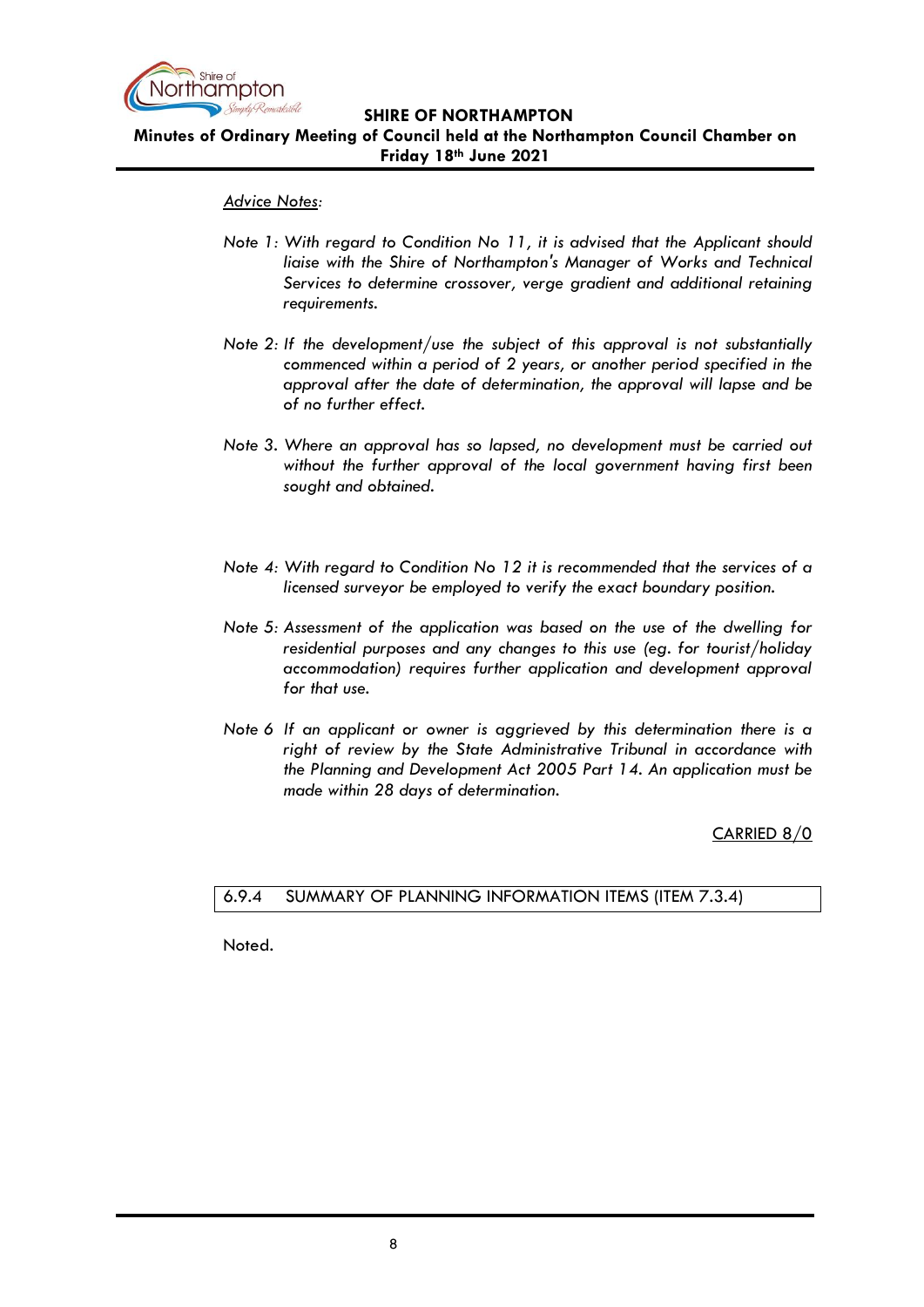

<span id="page-8-0"></span>**Minutes of Ordinary Meeting of Council held at the Northampton Council Chamber on Friday 18th June 2021**

> 6.9.5 BASIC AMENDMENT – SCHEME AMENDMENT NO. 7 TO LOCAL PLANNING SCHEME NO.10 - ADOPTION (ITEM 7.3.5)

#### Moved Cr STOCK-STANDEN seconded Cr STEWART

#### That Council:

- 1. Pursuant to Section 75 of the Planning and Development Act 2005, amend Shire of Northampton Local Planning Scheme No. 10 by:
	- a. Rezoning Lot 115 in entirety and a portion of Lot 116 from 'Rural' to 'Residential R20'.
	- b. Rezoning portion of Lot 116 from 'Rural' to 'Public Open Space'.
	- c. Including portion of Lot 116 in 'Special Control Area 6 (Horrocks Development Area).
	- d. Rezoning portion of Lot 110 from 'Rural' to 'Rural-Residential'.
	- e. Rezoning portion of Lot 110 from 'Rural' to 'Special Use' and Include it in Schedule 2 of the Local Planning Scheme as follows:

| <b>S15</b> | Portion Lot 110 White<br>Cliffs Road, Sandy | <b>Permitted:</b>                                                                                                                                                    | 1. All subdivision, development and land<br>uses are to be generally in accordance                                                                                                                                                                                                                                 |
|------------|---------------------------------------------|----------------------------------------------------------------------------------------------------------------------------------------------------------------------|--------------------------------------------------------------------------------------------------------------------------------------------------------------------------------------------------------------------------------------------------------------------------------------------------------------------|
|            | Gully                                       | <b>Tourist Development</b>                                                                                                                                           | with the local development plan approved                                                                                                                                                                                                                                                                           |
|            |                                             | Caravan Park                                                                                                                                                         | by the local government.                                                                                                                                                                                                                                                                                           |
|            |                                             | Convenience Store                                                                                                                                                    | 2. The LDP should provide sufficient<br>information to address the requirements                                                                                                                                                                                                                                    |
|            |                                             | <b>Restaurant / Cafe</b>                                                                                                                                             | of the Scheme and the following matters:<br>Staging of development                                                                                                                                                                                                                                                 |
|            |                                             | Art / Craft Gallery                                                                                                                                                  | • Land tenure                                                                                                                                                                                                                                                                                                      |
|            |                                             | Civic / Public Use                                                                                                                                                   | • Provision of public and private open<br>space and landscaping                                                                                                                                                                                                                                                    |
|            |                                             | <b>Discretionary:</b>                                                                                                                                                | • Retention of vegetation<br>• Design and scale of development to                                                                                                                                                                                                                                                  |
|            |                                             | Shop                                                                                                                                                                 | tourism<br>orientated<br>ensure<br>development is the dominant land<br>use.<br>• Consideration of visual impacts of<br>development.<br>. Any other matter that the local<br>government considers relevant to<br>ensure proper and orderly planning of<br>the site/s<br>3. All buildings shall be designed, located |
|            |                                             | <b>Service Station</b>                                                                                                                                               |                                                                                                                                                                                                                                                                                                                    |
|            |                                             | <b>Fast Food Outlet</b>                                                                                                                                              |                                                                                                                                                                                                                                                                                                                    |
|            |                                             | Tavern                                                                                                                                                               |                                                                                                                                                                                                                                                                                                                    |
|            |                                             | <b>Caretakers Dwelling</b>                                                                                                                                           |                                                                                                                                                                                                                                                                                                                    |
|            |                                             | <b>Holiday House</b>                                                                                                                                                 |                                                                                                                                                                                                                                                                                                                    |
|            |                                             | and constructed in such a manner and<br>utilise materials and finishes that will not<br>have a detrimental impact on the visual<br>and landscape values of the area. |                                                                                                                                                                                                                                                                                                                    |
|            |                                             |                                                                                                                                                                      | 4. All development on the land should be<br>connected to a reticulated water supply<br>and a suitable method of effluent disposal<br>approved by the local government and<br>Department of Health.                                                                                                                 |

f. Rezoning Lot 500 from 'Rural' to 'Public Open Space' and include in 'Special Control Area 6 (Horrocks Development Area).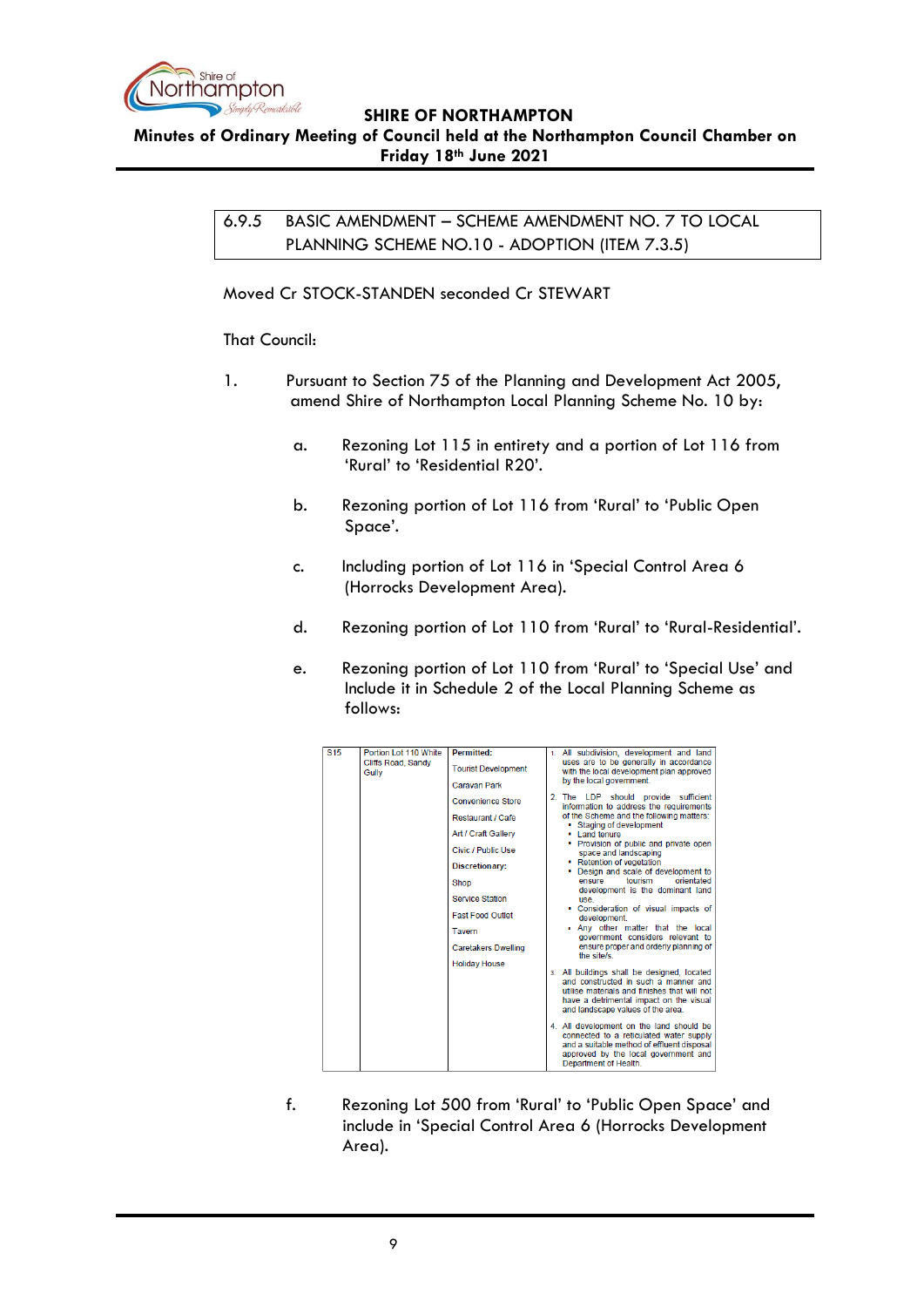

# **Minutes of Ordinary Meeting of Council held at the Northampton Council Chamber on Friday 18th June 2021**

- g. Including a portion of Lot 116 in 'Special Control Area 1' (Coastal Planning and Management).
- h. Amending the Scheme Maps accordingly.
- 2. Modify the Scheme Amendment documentation to refer to the Amendment as Amendment No. 7;
- 3. Pursuant to the Regulation 35(2) of the *Planning and Development (Local Planning Schemes) Regulations* 2015 (the Regulations), that Amendment No. 7 is a basic amendment in accordance with r.34(g) of the Regulations;
- 4. Authorise the affixing of the common seal to endorse the signing of the amendment documentation;
- 5. Pursuant to Section 81 of the *Planning and Development Act* 2005, Refers Amendment No. 7 to the Environmental Protection Authority; and
- 6. Pursuant to r.58 of the Regulations, provides Amendment No. 7 to the Western Australian Planning Commission.

CARRIED 8/0

# <span id="page-9-0"></span>6.9.6 AMENDMENT TO PLANNING SERVICES FEES – PLANNING AND DEVELOPMENT (LOCAL GOVERNMENT PLANNING FEES) REGULATIONS 2009 (ITEM 7.3.6)

Moved Cr SUDLOW, seconded Cr STEWART

#### That Council:

1. Amend the Planning Services Fee Schedule and remove "*Item 6* – *Single House – Residential Design Codes performance criteria or Town Planning Scheme variation assessment".*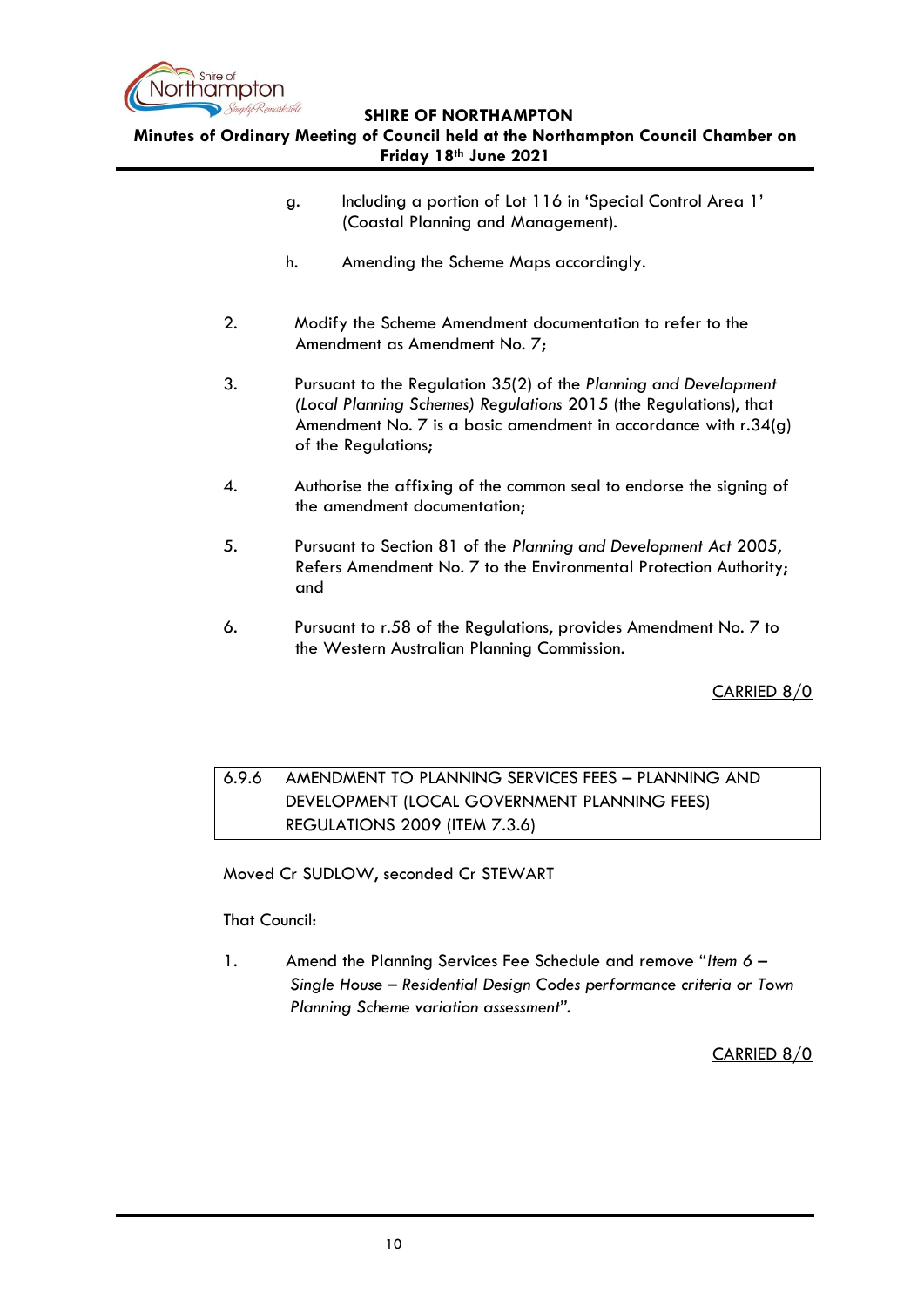

**Minutes of Ordinary Meeting of Council held at the Northampton Council Chamber on Friday 18th June 2021**

#### <span id="page-10-1"></span><span id="page-10-0"></span>**6.10 FINANCE REPORT**

6.10.1 ACCOUNTS FOR PAYMENT (ITEM 7.4.1)

Moved Cr STOCK-STANDEN, seconded Cr SUDLOW

That Municipal Fund Cheques 22072 to 22081 inclusive totalling \$89,810.18, Municipal EFT payments numbered EFT22075 to EFT22174 inclusive totalling \$692,797.30, Trust Fund Cheques 2604 to 2604, totalling \$200.00, Direct Debit payments numbered GJ1105 to GJ01110 inclusive totalling \$232,644.01 be passed for payment and the items therein be declared authorised expenditure.

#### CARRIED BY AN ABSOLUTE MAJORITY 8/0

#### <span id="page-10-2"></span>6.10.2 MONTHLY FINANCIAL STATEMENTS – MAY 2021 (ITEM 7.4.2)

Moved Cr KRAKOUER, seconded Cr HAY

That Council adopts the Monthly Financial Report for the period ending  $31<sup>st</sup>$ May 2021.

CARRIED 8/0

# <span id="page-10-3"></span>6.10.3 2021-2022 FEES AND CHARGES SCHEDULE/MINIMUM RATES (ITEM 7.4.3)

Moved Cr SUCKLING, seconded Cr SUDLOW

- 1. That Council reviews and adopts the Schedule of Fees and Charges for the 2021/2022 Financial Year as presented including the inflation rate of 0% for lease hold properties.
- 2. That Council adopts the minimum rate on rateable Gross Rental Value and Unimproved Value properties be set at \$565 per assessment for the 2021/2022 Financial Year.
- 3. That Council adopts an interest rate of 7% applicable to overdue and unpaid rate and service charges, a charge of \$5.00 and an interest rate of 5% applicable to rate and service charge instalment arrangements

CARRIED BY AN ABSOLUTE MAJORITY 8/0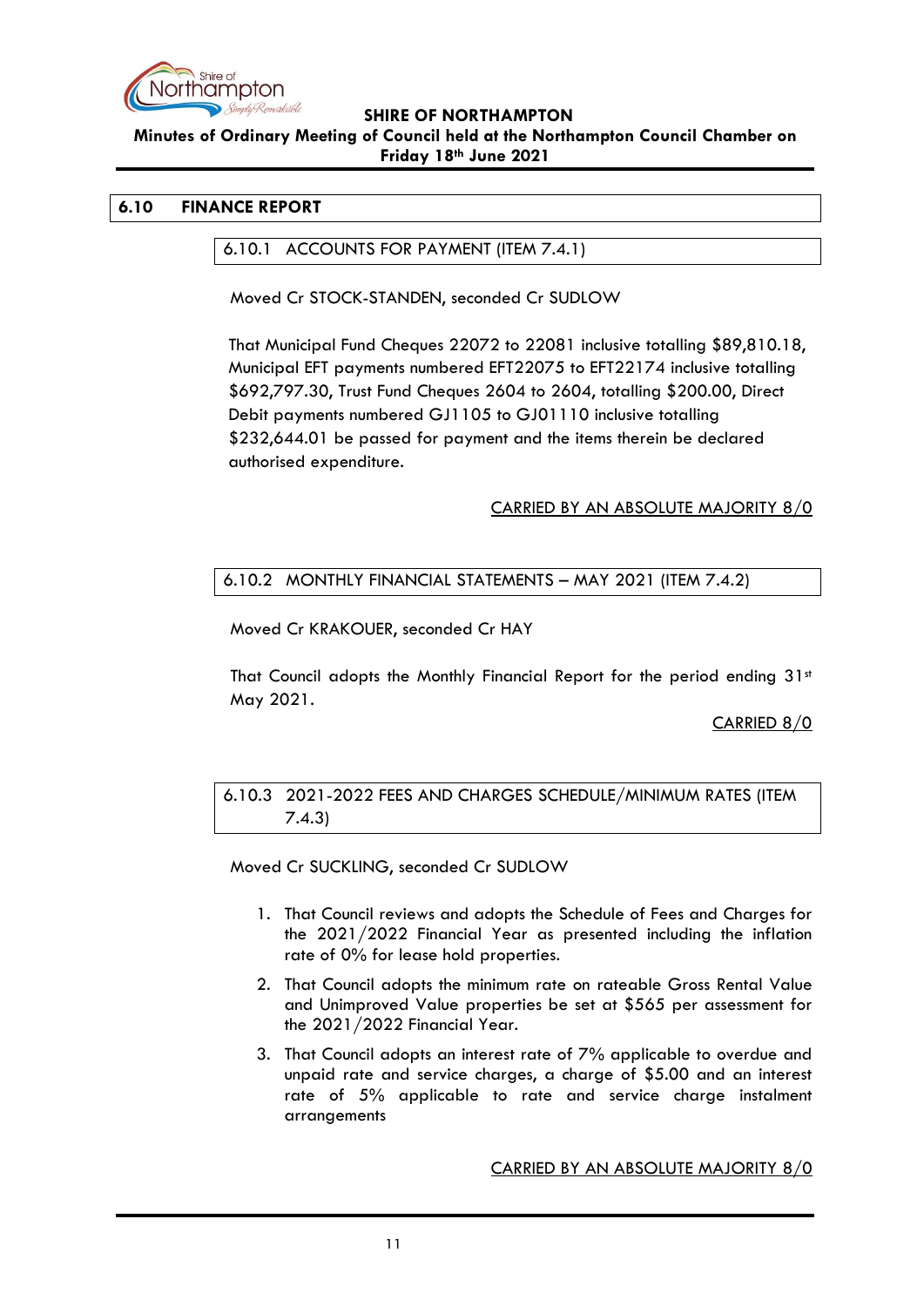

#### <span id="page-11-0"></span>**SHIRE OF NORTHAMPTON Minutes of Ordinary Meeting of Council held at the Northampton Council Chamber on Friday 18th June 2021**

6.10.4 BUDGET SUBMISSIONS 2021-2022 (ITEM 7.4.4)

Moved Cr PIKE, seconded Cr STEWART

That Council list for consideration a provision of \$2,000 for stand-alone power upgrade to the St John Ambulance communication facilities at the Wagoe Repeater in the draft 2021/2022 Budget**.**

# CARRIED 8/0

#### <span id="page-11-2"></span><span id="page-11-1"></span>**6.11 ADMINISTRATION & CORPORATE REPORT**

6.11.1 CORPORATE BUSINESS PLAN & LONG TERM FINANCIAL PLAN (ITEM 7.5.1)

Moved Cr STOCK-STANDEN seconded Cr KRAKOUER

That Council:

- 1. Adopts the Corporate Business Plan 2021 to 2024 including the Long Term Financial Plan 2021/2022 – 2030/2031 as presented.
- 2. Adopts the Workforce Plan as presented.

CARRIED 8/0

<span id="page-11-3"></span>6.11.2 REVIEW OF DELEGATIONS & POLICIES (ITEM 7.5.2)

Moved Cr PIKE, seconded Cr SUDLOW

- 1. That Policy 2.3 Purchasing And Tender Guide Model Purchasing Policy, be amended where the tender threshold be amended from \$150,000 to \$250,000, to comply with current legislation.
- 2. That all Policy's and Delegations as reviewed to remain in force.

CARRIED BY AN ABSOLUTE MAJORITY 8/0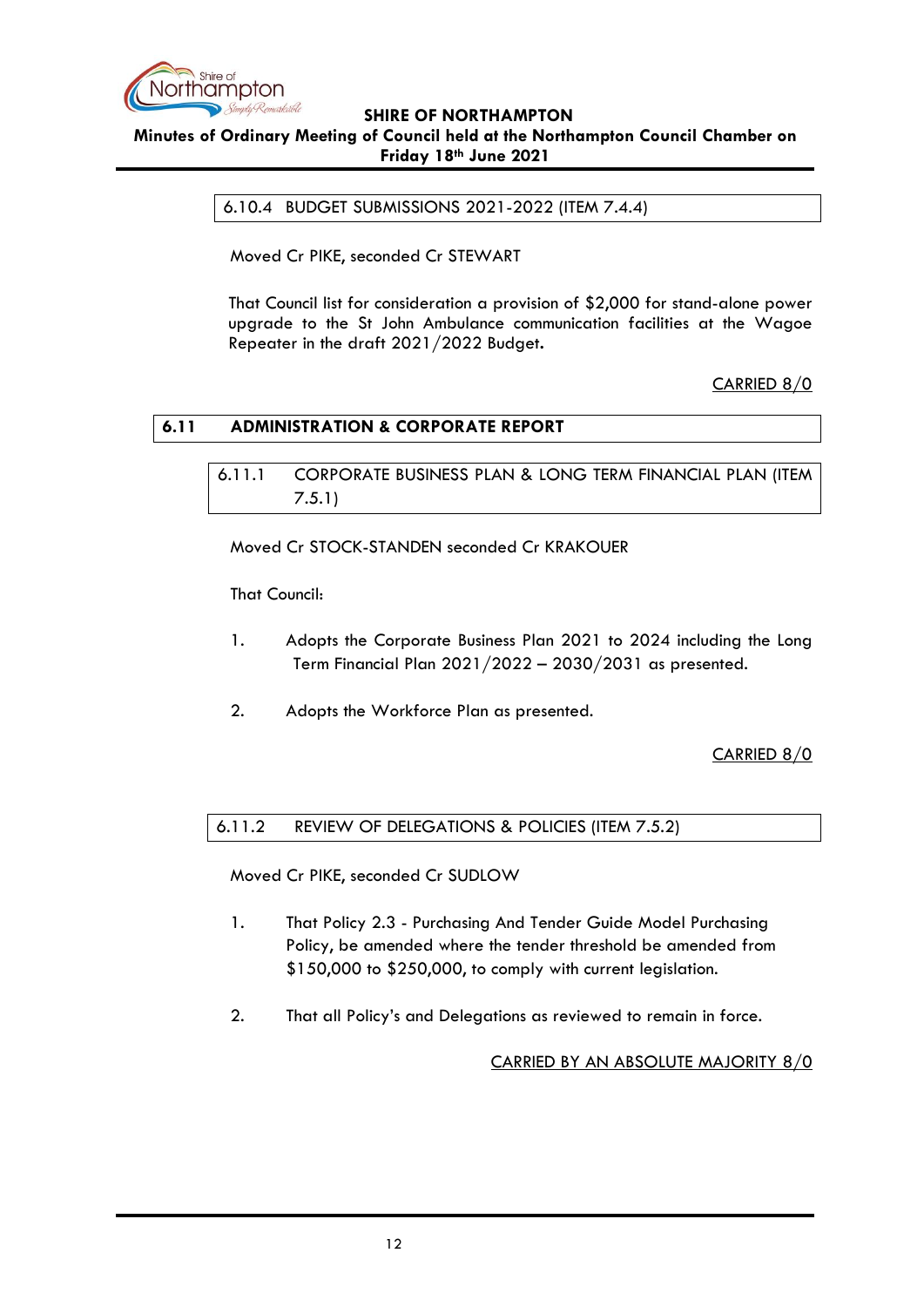

#### <span id="page-12-0"></span>**Minutes of Ordinary Meeting of Council held at the Northampton Council Chamber on Friday 18th June 2021**

6.11.3 LOCAL GOVERNMENT WEEK CONFERENCE 2021 (ITEM 7.5.5)

Moved Cr STOCK-STANDEN, seconded Cr KRAKOUER

That Cr's Simkin, Krakouer, Sudlow, Pike And Hay and the CEO attend the 2021 WA Local Government Convention.

CARRIED 8/0

<span id="page-12-1"></span>6.11.4 NORTHAMPTON COMMUNITY CENTRE – SHORT TERM IMPROVEMENT PLAN (ITEM 7.5.6)

Moved Cr SUDLOW, seconded Cr SUCKLING

That Council:

- 1. Support the Northampton Community Centre Facility Improvement Plan as submitted and commend the NCC on this initiative.
- 2. List for further consideration a provision of \$12,000 in the 2021/22 Budget for changeroom improvements to cater for women's football.

CARRIED 8/0

#### <span id="page-12-2"></span>6.11.5 OVAL BOUNDARY FENCE – KALBARRI OVAL (ITEM 7.5.7)

Moved Cr STEWART, seconded Cr SIMKIN

That Council repair the fence using with the existing material at an estimated cost of \$5,690 plus freight and installation costs, and that a new fence constructed of galvanised pipe and mesh wire be considered in the 2022/23 budget.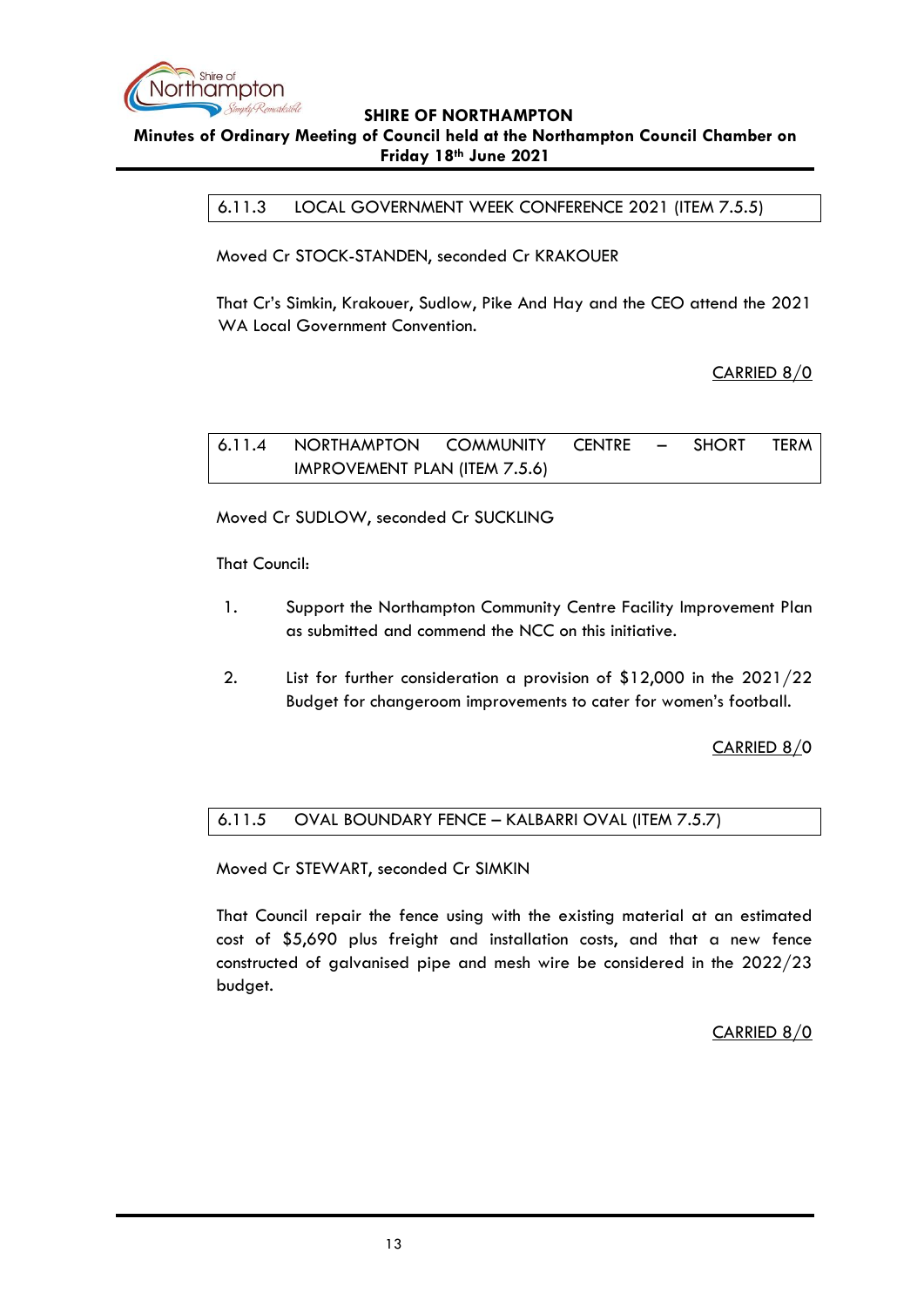

#### <span id="page-13-0"></span>**Minutes of Ordinary Meeting of Council held at the Northampton Council Chamber on Friday 18th June 2021**

6.11.6 INTEREST TO PURCHASE LOT 91 GREY STREET, KALBARRI (ITEM 7.5.8)

Moved Cr SUCKLING, seconded Cr PIKE

#### That Council

- 1. Supports the relinquishment of the Management Order for Crown Reserve 27637 to allow for the sale of Lot 91 Grey Street, Kalbarri and advise the proponent accordingly.
- 2. Request the Department of Planning, Lands and Heritage that proceeds from the sale be provided to the Shire of Northampton to assist in recovery from the impacts of Cyclone Seroja.

CARRIED 8/0

# <span id="page-13-1"></span>6.11.7 TRANSFER OF UNALLOCATED CROWN LAND - GREGORY (ITEM 7.5.9)

Moved Cr STEWART seconded Cr SUCKLING

That Council has no objection to the proposed transfer of Unallocated Crown Land to be used for 'Yamatji Social, Cultural and/or Economic Benefit' and requests that further information on the final purpose for the transferred land be provided to Council.

#### CARRIED 8/0

# <span id="page-13-2"></span>6.11.8 TEMPORARY APPROVAL FOR LOCAL MOBILE FOOD VENDORS TO OPERATE DURING 2021 JULY SCHOOL HOLIDAYS (ITEM 7.5.10)

Moved Cr STEWART, seconded Cr SUCKLING

That Council,

1. Upon receipt of an application, provide special temporary approval to existing licensed food vendors to operate their Temporary Food Vehicles during the July School Holidays from Friday 2nd to Sunday  $18<sup>th</sup>$  July 2021 from 5.00pm – 9.00pm each day within the carparking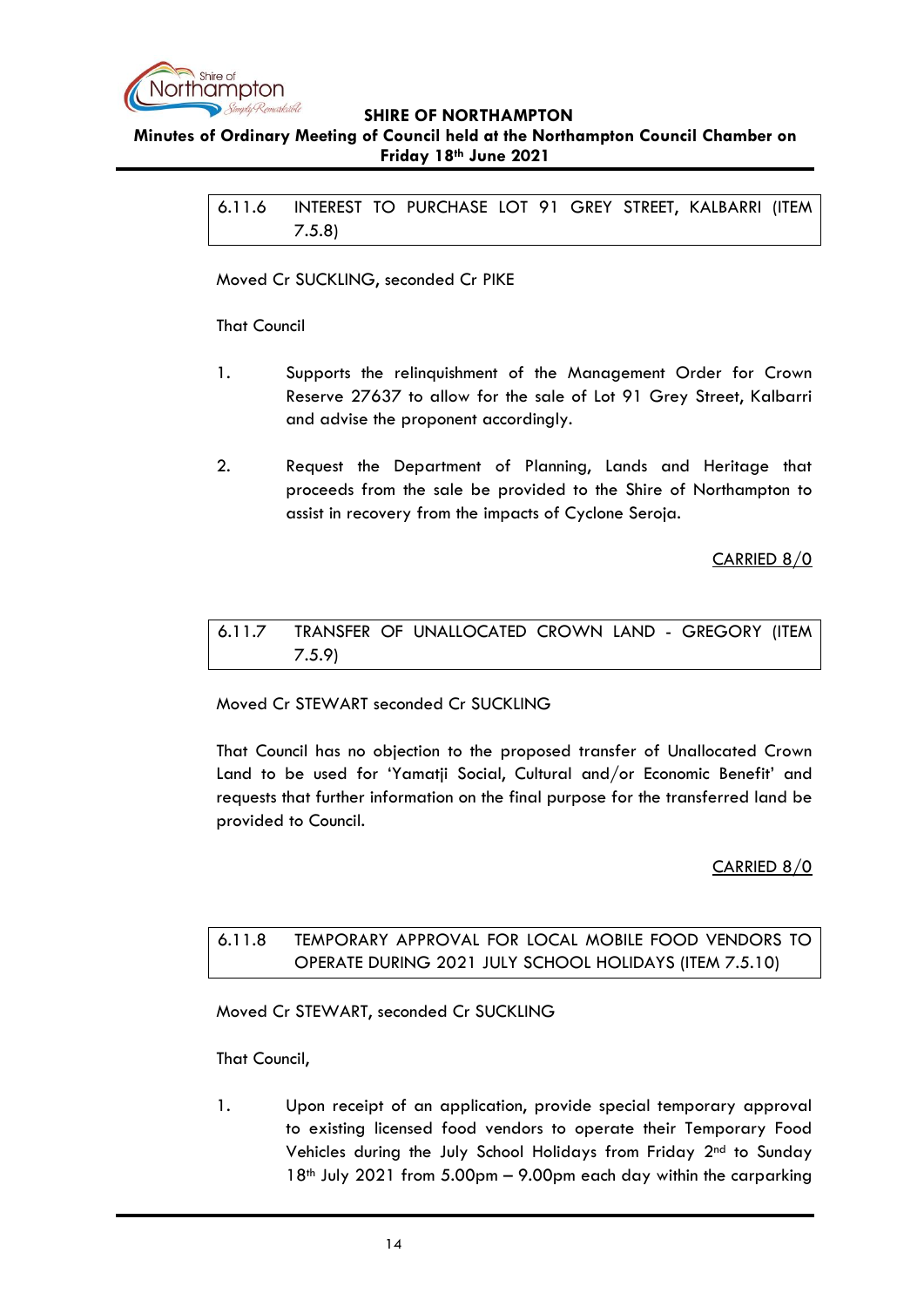

## **Minutes of Ordinary Meeting of Council held at the Northampton Council Chamber on Friday 18th June 2021**

areas either at the intersection of Clotworthy and Grey Streets and at Sally's Tree adjacent to the boat ramp parking area in Kalbarri.

- 2. Due to the short period between the Council Meeting and the commencement of the School Holidays, that Council waives the requirement to advertise this proposal and seek public comment prior to making a decision.
- 3. Review the operations of the above approval at the August 2021 meeting of Council.

CARRIED 8/0

#### <span id="page-14-0"></span>6.11.9 PROPOSED ABLUTIONS (ITEM 7.5.11)

Moved Cr STOCK-STANDEN seconded Cr STEWART

That Council progress with the construction of new ablutions at Sally's Tree and Chinaman's foreshore/parkland areas as per designs and quote submitted by Modus Australia.

CARRIED 8/0

#### <span id="page-14-1"></span>6.11.10 2021/2022 BUDGET MEETING (ITEM 7.5.12)

Moved Cr SUDLOW, seconded Cr STEWART

That Council holds a Special Meeting of Council to consider the 2021/2022 Budget on Friday  $23<sup>rd</sup>$  July 2021, commencing 1.00pm at the Northampton Council Chamber.

#### CARRIED 8/0

Garry Keeffe, Grant Middleton and Michelle Allen departed the meeting at 2.37pm.

Garry Keeffe, Grant Middleton and Michelle Allen returned to the meeting at 2.58pm.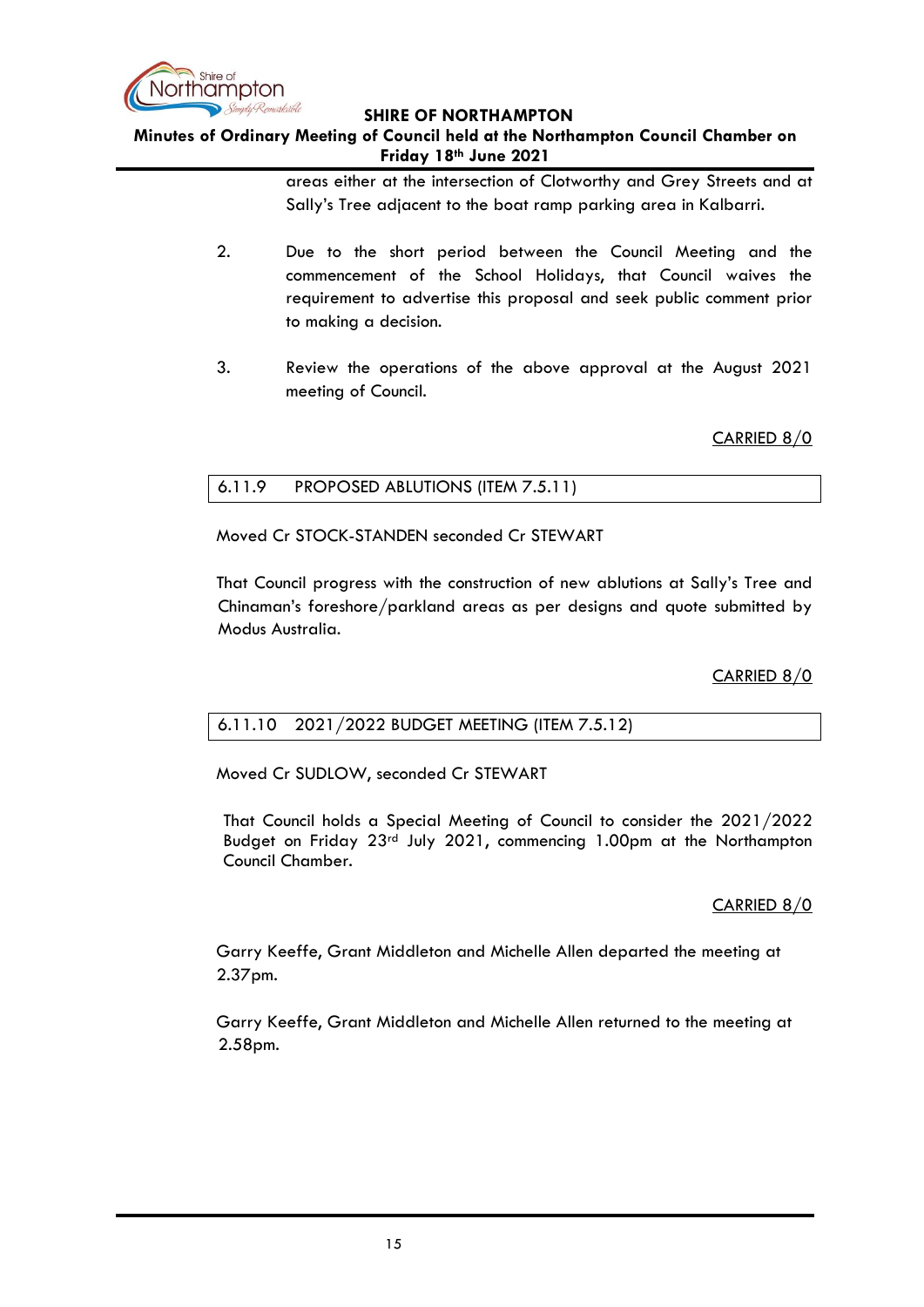

#### <span id="page-15-0"></span>**Minutes of Ordinary Meeting of Council held at the Northampton Council Chamber on Friday 18th June 2021**

6.11.11 CEO PERFORMANCE REVIEW (ITEM 7.5.3)

Moved Cr KRAKOUER, seconded Cr SUCKLING

That Council:

- 1. Notes the Salaries and Allowances Tribunal Determination of 8 April 2020 (effective 1 July 2021).
- 2. Notes the outcomes of the Elected Member Performance Survey undertaken in January 2021 with the Chief Executive Officer being

assessed at *'Exceeds Expectations'* in this year's performance appraisal.

- 3. Adopts the performance criteria metrics for the 2021-2022 performance period outlined in section 5.4 of the confidential report.
- 4. Approves a variation to the Chief Executive Officers future contract which is to take effect 01 July 2021 to ensure:
	- (a) Clause 3.2.1 reflects a commencement date being the 1 July 2021.
	- (b) Clause's 6.2 and 6.2.2, 6.4 comply with the changes to the Superannuation Guarantee Levy effective 1 July 2021.
	- (c) That the Chief Executive Officer Performance Schedule at Key Result Area (KRA) 1 - "Quality and level of service provided. by the Council to residents and the public" remove the word 'Council' and replace it with 'Shire'.
- 5. Schedules the next review of the Chief Executive Officers performance and total remuneration package (TRP) for consideration by Council in May 2022.
- 6. Comply, as per Division 3 of the Local Government (Administration) Regulations Schedule 2 clause 18, by resolution of an absolute majority of the council, endorse this review.
- 7. Comply, as per Division 3 of the Local Government (Administration) Regulations Schedule 2 clause 19, by notifying the Chief Executive Officer of results of this performance review.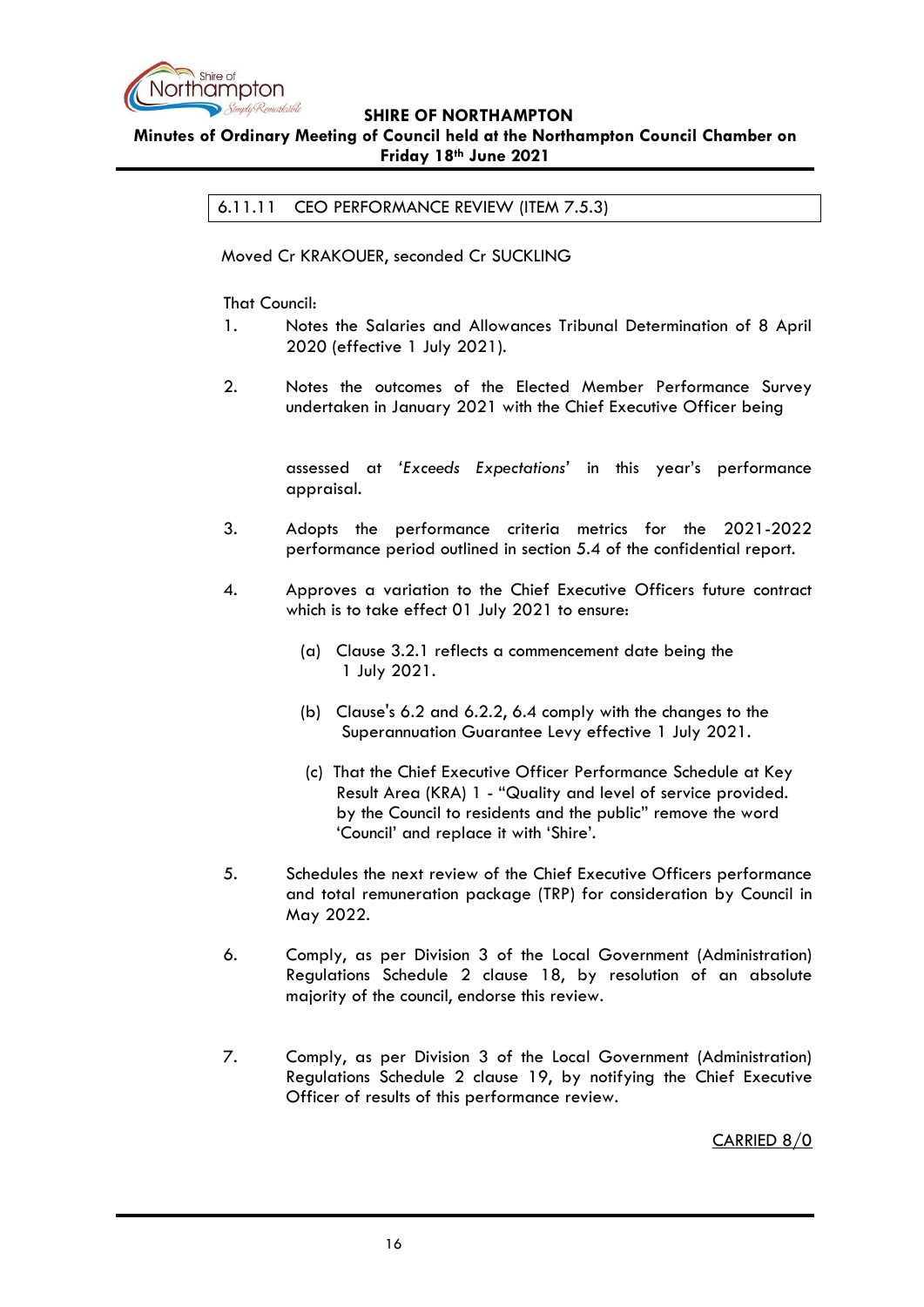

# <span id="page-16-0"></span>**Minutes of Ordinary Meeting of Council held at the Northampton Council Chamber on Friday 18th June 2021**

6.11.12 COLLECTIVE AGREEMENT AND WAGES & SALARIES REVIEW (ITEM 7.5.4)

The Agenda Item was withdrawn due to the recent announcement made by the Fair Work Commission for a 2.5% wage increase to the national minimum wage and awards rate which negated the need for the report item.

#### MEETING ADJOURNMENT

President adjourned the meeting at 3.00pm to allow for a presentation from Australian Garnet.

Meeting reconvened at 3.55pm with the following in attendance:

Cr Simkin, Cr Krakouer, Cr Stock-Standen, Cr Suckling, Cr Hay, Cr Pike, Cr Stewart, Cr Sudlow, Garry Keeffe, Grant Middleton and Michelle Allen.

<span id="page-16-1"></span>6.11.13 CYCLONE SEROJA INSTRASTRUCTURE DAMAGE STATUS REPORT ON REPAIRS

CEO, Garry Keeffe, tabled a report for Council information on the status of repairs within the Shire to Council infrastructure damaged by Cyclone Seroja.

#### <span id="page-16-2"></span>**6.12 PRESIDENT'S REPORT**

Cr SIMKIN tabled thank you correspondence forwarded to the CEO and Council following Cyclone Seroja:

- Harbour Pines Retirement Village cleanliness of the facilities at Horrocks
- Kalbarri District High School use of Council buildings to allow for the operations of the School to operate following Cyclone Seroja which damaged the Kalbarri School
- Binnu Primary School use of Binnu Hall to allow for the operations of the School to operate following Cyclone Seroja which damaged the Binnu School

Since the last Council meeting Cr SIMKIN reported on his attendance at: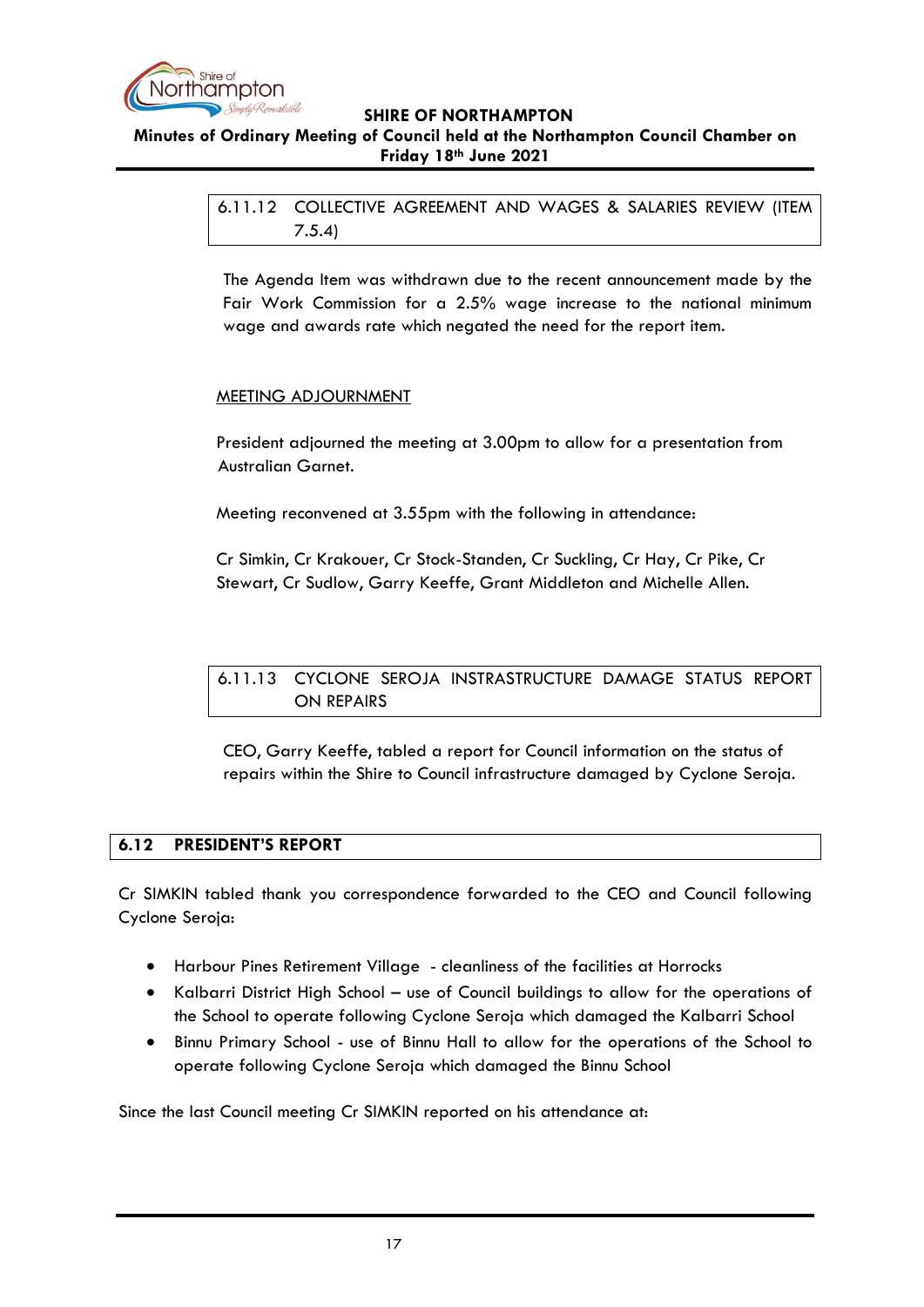

**Minutes of Ordinary Meeting of Council held at the Northampton Council Chamber on Friday 18th June 2021**

28/05/2021 Kalbarri District High School presentation 03/06/2021 Minister David Templeman MLA, Kalbarri

08/06/2021 Audit Entrance Meeting, Northampton

18/06/2021 Senior Officers Performance Review Meeting, Northampton

# <span id="page-17-0"></span>**6.13 VICE PRESIDENT'S REPORT**

Since the last Council meeting Cr KRAKOUER reported on his attendance at:

12/06/2021 Mia Davies MLA and Vince Catania MLA, Kalbarri 12/06/2021 Modco Residential Building, Kalbarri Golf Club

#### <span id="page-17-2"></span><span id="page-17-1"></span>**6.14 COUNCILLORS' REPORTS**

#### 6.14.1 CR SUDLOW

Since the last Council meeting Cr SUDLOW reported on her attendance at:

11/06/2021 Meeting with WALGA President Tracy Roberts, Vice President Karen Chappell, CEO Nick Sloan and LGIS CEO Jonathon Seth, Northampton

#### <span id="page-17-3"></span>6.14.2 CR STEWART

Since the last Council meeting Cr STEWART reported on his attendance at:

26/05/2021 Kalbarri Development Association meeting

#### <span id="page-17-4"></span>6.14.4 CR SUCKLING

Since the last Council meeting Cr SUCKLING reported on her attendance at:

- 08/06/2021 Audit Entrance Meeting, Northampton
- 09/06/2021 Disaster Relief Australia, RSL Northampton
- 09/06/2021 Northampton Tourist Association meeting